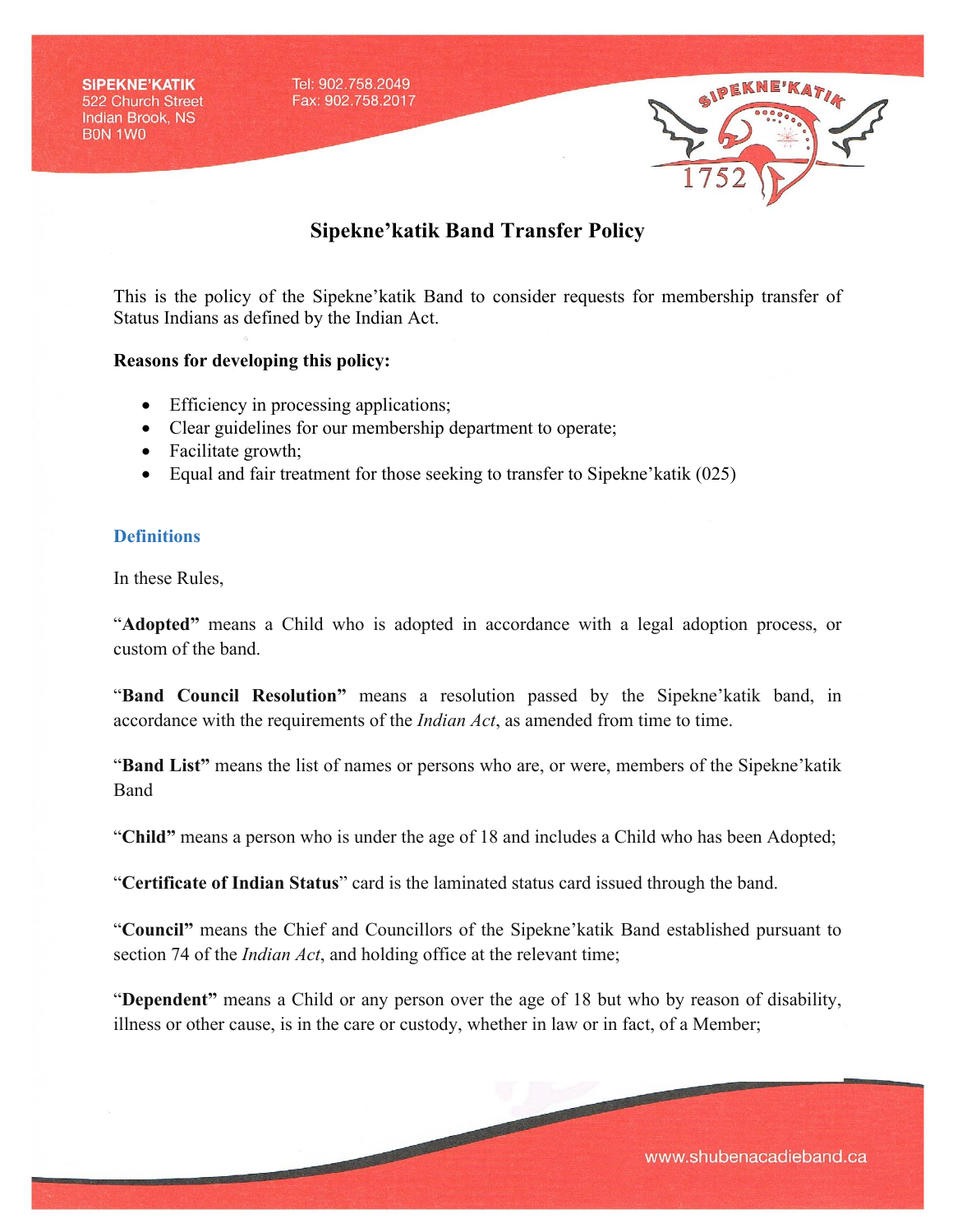"**Eligible Parent Member"** means a Member, or person entitled to be a Member, who has never been a member of another First Nation

"**Indian Status"** means a person who is a Registered Indian.

"**Married**" means married in accordance with the laws recognized in Canada;

"**Membership"** means Sipekne'katik band Membership;

"**Membership Administrator"** means a person employed as the Sipekne'katik Membership Administrator;

"**Membership List"** means the list of all persons who are Members;

**"Registered Indian"** means a person who is registered as an Indian pursuant to the *Indian Act*;

**"Reserve"** means a reserve of the Sipekne'katik band and includes:

- Indian Brook 14
- New Ross 20
- Penall 19
- Shubenacadie 13
- Wallace Hills 14A

"**Secure Certificate of Indian Status card**" means the status card issued through Ottawa's National Processing Unit.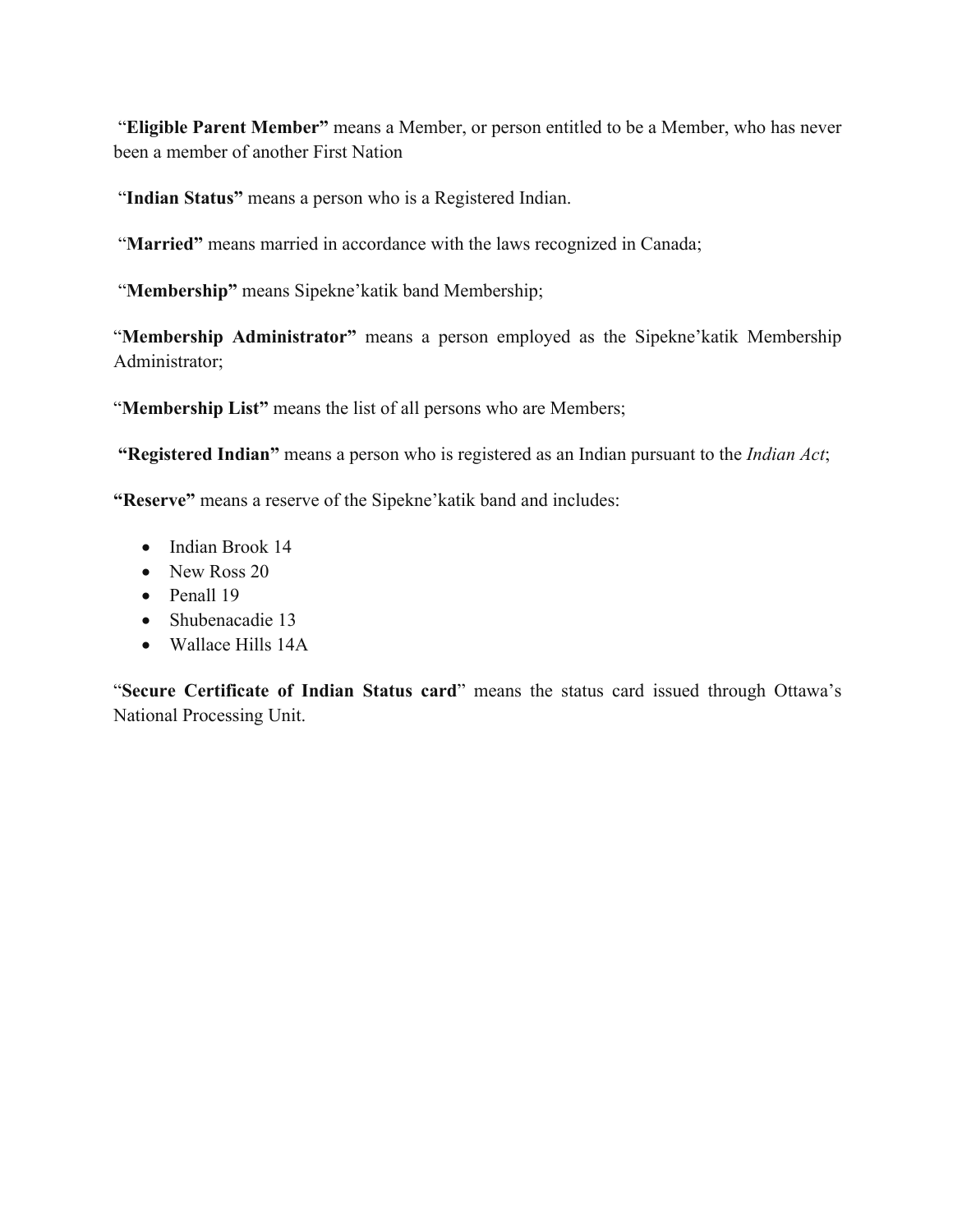The Sipekne'katik Band will consider the requests for membership transfer of status Indians who are;

- Children of Sipekne'katik Band members (First Generation) including minor children or dependents
- Spouses of Sipekne'katik Band members, who are entitled to registration under the Indian Act
- Those affected by marriage prior to April 17, 1985, who are automatically transferred to husband's band and seeking to transfer back
- Persons requesting to be accepted back to the band after being transferred to another band.
- Minor Children of band member's spouses (who are entitled to registration under the Indian Act (Adopted and non-adopted)
- Persons living on the band who are members of another band who have resided on reserve for an extended period of time (minimum 5 years? 10 years?)

# **Process**

All persons 18 years of age or older must submit a request in writing addressed to the Sipekne'katik Chief and Council on behalf of themselves, minor children or dependents.

A Criminal Check and **Vulnerable Sector (VS) check** must be completed by persons 18 years of age and older.

Where applicable, a copy of the front and back of the Certificate of Indian status card or Secure Certificate of Indian Status card must be provided for of all applicants.

Whereas an applicant is applying to be transferred from a Section 10 band, notification of acceptance will be submitted to that band. A releasing BCR from the Section 10 band is not required.

If the applicant(s) has/have received a letter from the band they are transferring from, acknowledging their request to transfer, a copy must be submitted with your application.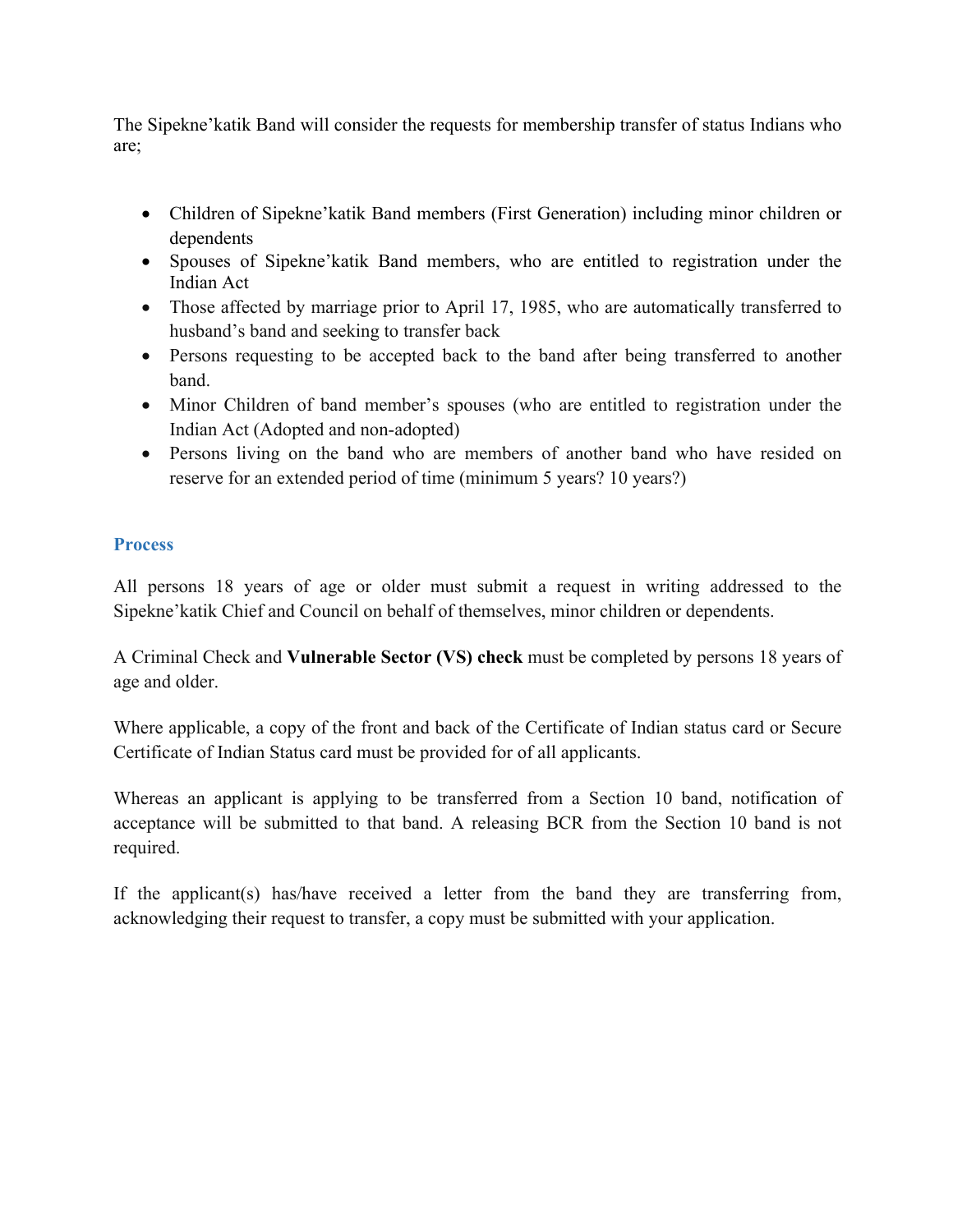# **INAC required documentation for transfers**

- Admitting Band Council Resolution
- A request in writing from applicant on behalf of themselves and their minor children.
- Custody papers or consent of other parent (see note below)

## Custody Documentation for Minor Child/Children/Dependent(s)

Where one parent or a legal guardian has legal custody of the Minor Child, that parent or legal guardian must provide the following to the Membership Clerk:

- a completed Transfer Application for the Minor Child, signed by the parent or legal guardian with legal custody
- written evidence of legal custody of the Minor Child/Children/Dependent(s);
- In the event of shared custody, both parents must give consent in writing to the transfer, and must attached Custody Arrangement documentation.
- If Applicable, written evidence that the non-custodial parent(s) was/were contacted, or a reasonable attempt was made to contact the non-custodial parent(s) to notify them of the transfer.
- A copy of the death certificate or funeral directors statement for the parent(s) of the minor child/children.

## **Contact Person:**

Director of Operation, Sipekne'katik Band 522 Church St Indian Brook NS B0N 1W0 Telephone: 902-758-2049 Facsimile: 902-758-2017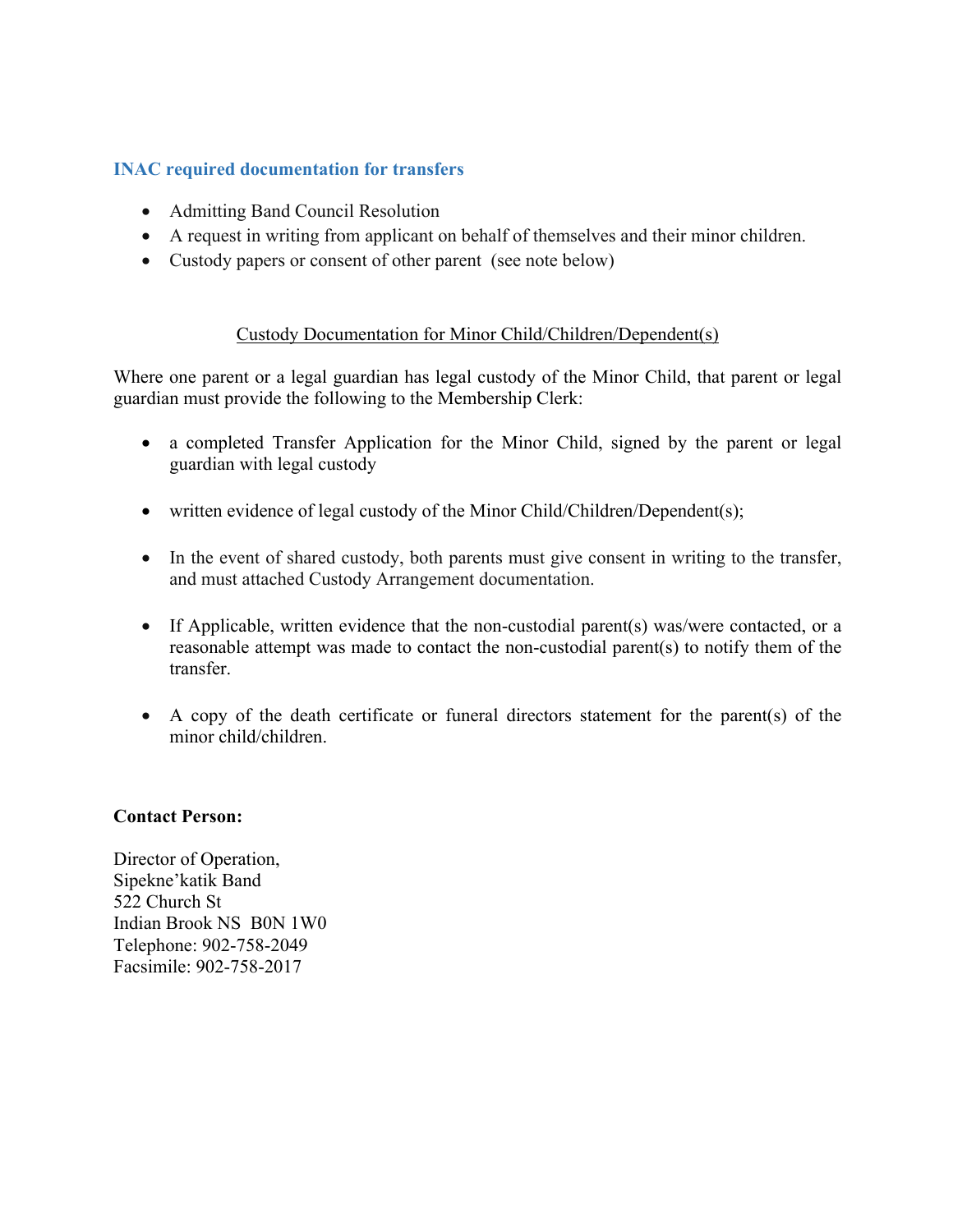### **WHEREAS:**

A. Membership of the Sipekne'katik Band is governed pursuant to Section 11 of the *Indian Act,*  R.S.C. 1985, ch. I-5 (the "*Indian Act*") and managed by "Indigenous and Northern Affairs Canada ("INAC");

B. Section 12 of the *Indian Act,* R.S.C. 1985, ch. I-5 (the "*Indian Act*") provides that a Member of a Band is entitled to be transferred to, and entered on, another Band's membership list if the Band Council of the admitting Band consents; and

C. Sipekne'katik wishes to create a transparent and procedurally fair process and determine whether to consent to a Transfer Application pursuant to Section 12 of the *Indian Act.* 

### **THEREFORE, Sipekne'katik Band, by consent of a majority of the Council at a duly**  convened meeting on this day of , 2017, RESOLVES THAT:

1. The Sipekne'katik Band Transfer Policy attached is hereby adopted to govern Band Council's consent pursuant to Section 12 of the *Indian Act;* and

2. The Sipekne'katik Band Transfer Policy may be amended from time to time pursuant to the amendment provisions found therein.

 $\mathcal{L}_\text{max}$  and the contract of the contract of the contract of the contract of the contract of the contract of

 $\mathcal{L}_\text{max}$  , and the contribution of the contribution of the contribution of the contribution of the contribution of the contribution of the contribution of the contribution of the contribution of the contribution of t

 $\mathcal{L}_\text{max}$  and the contract of the contract of the contract of the contract of the contract of the contract of

 $\mathcal{L}_\text{max}$  and the contract of the contract of the contract of the contract of the contract of the contract of

 $\mathcal{L}_\text{max}$  , and the contribution of the contribution of the contribution of the contribution of the contribution of the contribution of the contribution of the contribution of the contribution of the contribution of t

 $\mathcal{L}_\text{max}$  , and the contribution of the contribution of the contribution of the contribution of the contribution of the contribution of the contribution of the contribution of the contribution of the contribution of t

Chief Michael P. Sack

Councillor Gerry Augustine Councillor Thomas J Howe

 $\mathcal{L}_\text{max}$  , and the set of the set of the set of the set of the set of the set of the set of the set of the set of the set of the set of the set of the set of the set of the set of the set of the set of the set of the

Councillor Glen Knockwood Councillor Keith Julian

Councillor Alexander McDonald Councillor Derrick Nevin

Councillor Colleen Knockwood Councillor Doreen E. Knockwood

Councillor Tim Nevin Councillor Virginia Peter-Paul

Councillor Earl Sack Councillor Mary Ellen Syliboy

**Minor Child/Dependent Transfer Form**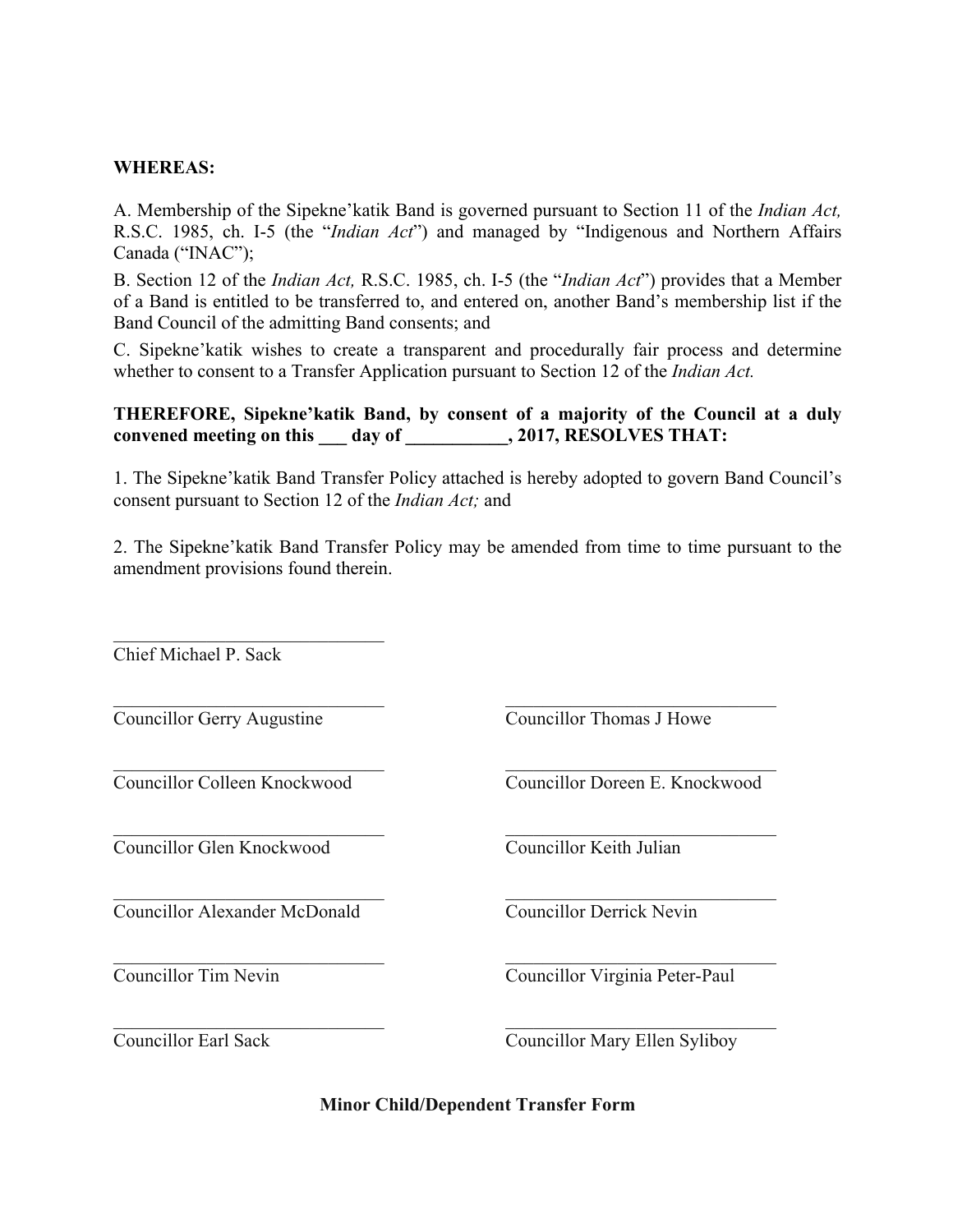We/I have reviewed the Sipekne'katik Transfer Policy and believe that our/my child/children/dependent(s) is/are eligible for Membership with the Sipekne'katik Band. We/I are/am requesting that our/my minor child/Children/Dependent(s) be registered on the Sipekne'katik Band.

Signature of Parent/Guardian (at least one must sign)

1. \_\_\_\_\_\_\_\_\_\_\_\_\_\_\_\_\_\_\_\_\_\_\_\_\_\_\_\_\_\_\_\_ Date: \_\_\_\_\_\_\_\_\_\_\_\_\_\_\_\_\_\_\_\_\_\_\_\_

2. \_\_\_\_\_\_\_\_\_\_\_\_\_\_\_\_\_\_\_\_\_\_\_\_\_\_\_\_\_\_\_\_ Date: \_\_\_\_\_\_\_\_\_\_\_\_\_\_\_\_\_\_\_\_\_\_\_\_

| <b>Information about Child/Dependent</b> |                       |  |
|------------------------------------------|-----------------------|--|
| Surname:                                 | Given Name:           |  |
| Date of Birth:<br>YYYY/MM/DD             | Child's current band: |  |
| Child's Registry Number                  |                       |  |

| <b>Father of the Child's Information</b> |              |  |
|------------------------------------------|--------------|--|
| Surname:                                 | Given Name:  |  |
|                                          |              |  |
| Date of Birth:                           | Registry No: |  |
| YYYY/MM/DD                               |              |  |

| Mother of the Child's Information |              |  |
|-----------------------------------|--------------|--|
| Maiden Name:                      | Given Name:  |  |
| Date of Birth:<br>YYYY/MM/DD      | Registry No: |  |

| <b>Legal Guardian(s) Information (If Applicable)</b> |              |  |
|------------------------------------------------------|--------------|--|
| Surname:                                             | Given Name:  |  |
| Date of Birth:<br>YYYY/MM/DD                         | Registry No: |  |
| Surname:                                             | Given Name:  |  |
| Date of Birth:<br>YYYY/MM/DD                         | Registry No: |  |

If you have more than one child/dependent, please complete a form for each individual.